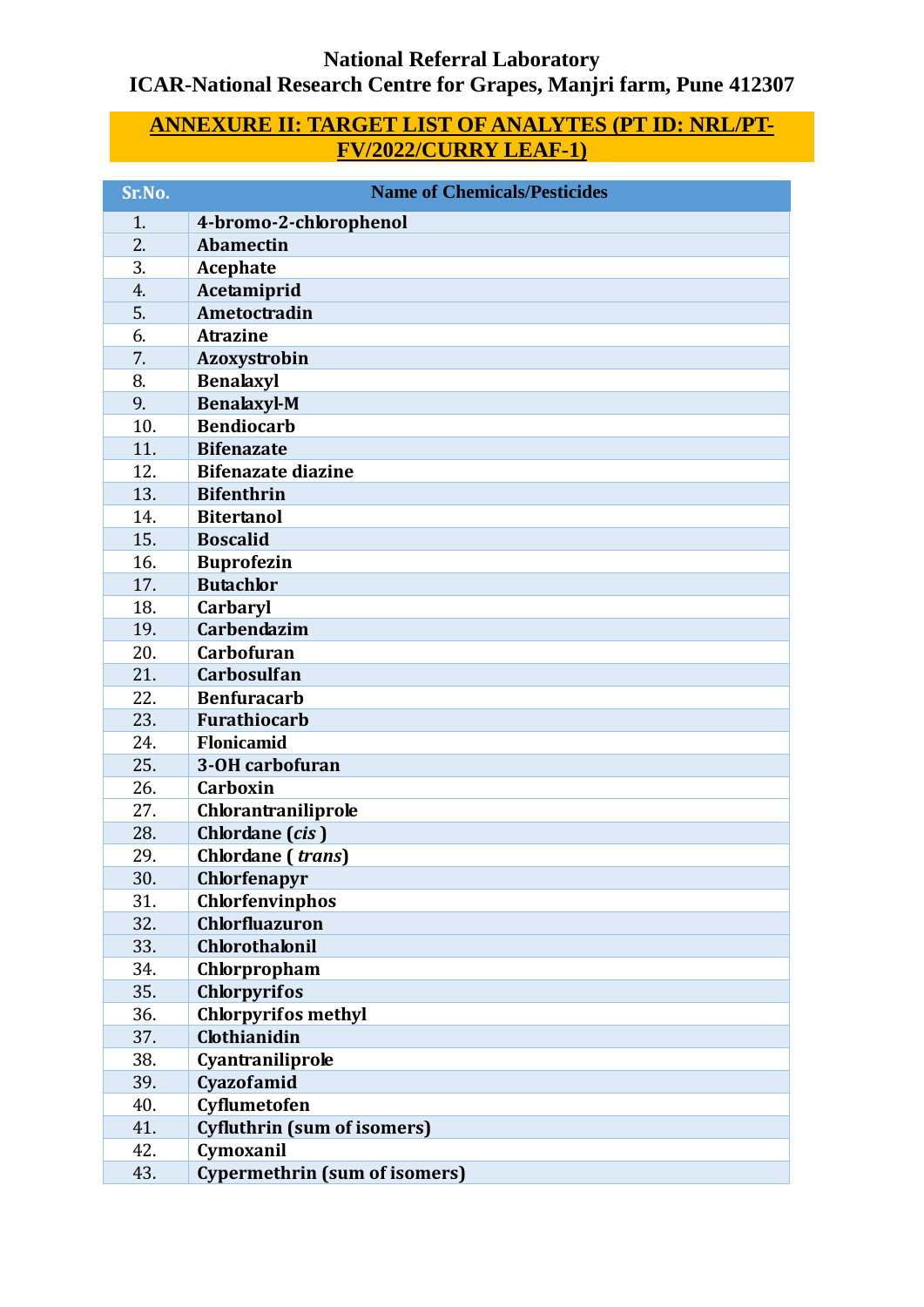| 44.        | <b>Dazomet</b>                      |
|------------|-------------------------------------|
| 45.        | p.p-DDT                             |
| 46.        | $o, p'$ -DDT                        |
| 47.        | p,p'-DDE                            |
| 48.        | p,p'-TDE (DDD)                      |
| 49.        | <b>Deltamethrin</b>                 |
| 50.        | <b>Diafenthiuron</b>                |
| 51.        | <b>Diazinon</b>                     |
| 52.        | <b>Dichlorvos</b>                   |
| 53.        | Dicofol (p,p)                       |
| 54.        | Dicofol (o, p)                      |
| 55.        | <b>Difenoconazole</b>               |
| 56.        | <b>Diflubenzuron</b>                |
| 57.        | <b>Dimethoate</b>                   |
| 58.        | <b>Omethoate</b>                    |
| 59.        | Dimethomorph                        |
| 60.        | <b>Dinotefuran</b>                  |
| 61.        | <b>Dithianon</b>                    |
| 62.        | <b>Diuron</b>                       |
| 63.        | 3,4-dichloroaniline                 |
| 64.        | <b>Dodine</b>                       |
| 65.        | <b>Edifenphos</b>                   |
| 66.        | <b>Emamectin Benzoate</b>           |
| 67.        | Endosulphan alpha                   |
| 68.        | Endosulphan beta                    |
| 69.        | <b>Endosulphan sulphate</b>         |
| 70.        | <b>Endrin</b>                       |
| 71.        | Epoxiconazole                       |
| 72.        | Ethion                              |
| 73.        | Ethiprole                           |
| 74.        | <b>Ethofenprox (Etofenprox)</b>     |
| 75.        | <b>Etoxazole</b>                    |
| 76.        | <b>Etrimfos</b>                     |
| 77.        | Famoxadone<br>Fenamidone            |
| 78.        | <b>Fenarimol</b>                    |
| 79.<br>80. |                                     |
| 81.        | Fenazaquin<br><b>Fenhexamid (F)</b> |
| 82.        | Fenitrothion                        |
| 83.        | <b>Fenobucarb</b>                   |
| 84.        | Fenpropathrin                       |
| 85.        | Fenpyroximate                       |
| 86.        | <b>Fenthion</b>                     |
| 87.        | <b>Fenthion sulfoxides</b>          |
| 88.        | <b>Fenthion sulfone</b>             |
| 89.        | <b>Fenvalerate</b>                  |
| 90.        | <b>Fipronil</b>                     |
|            |                                     |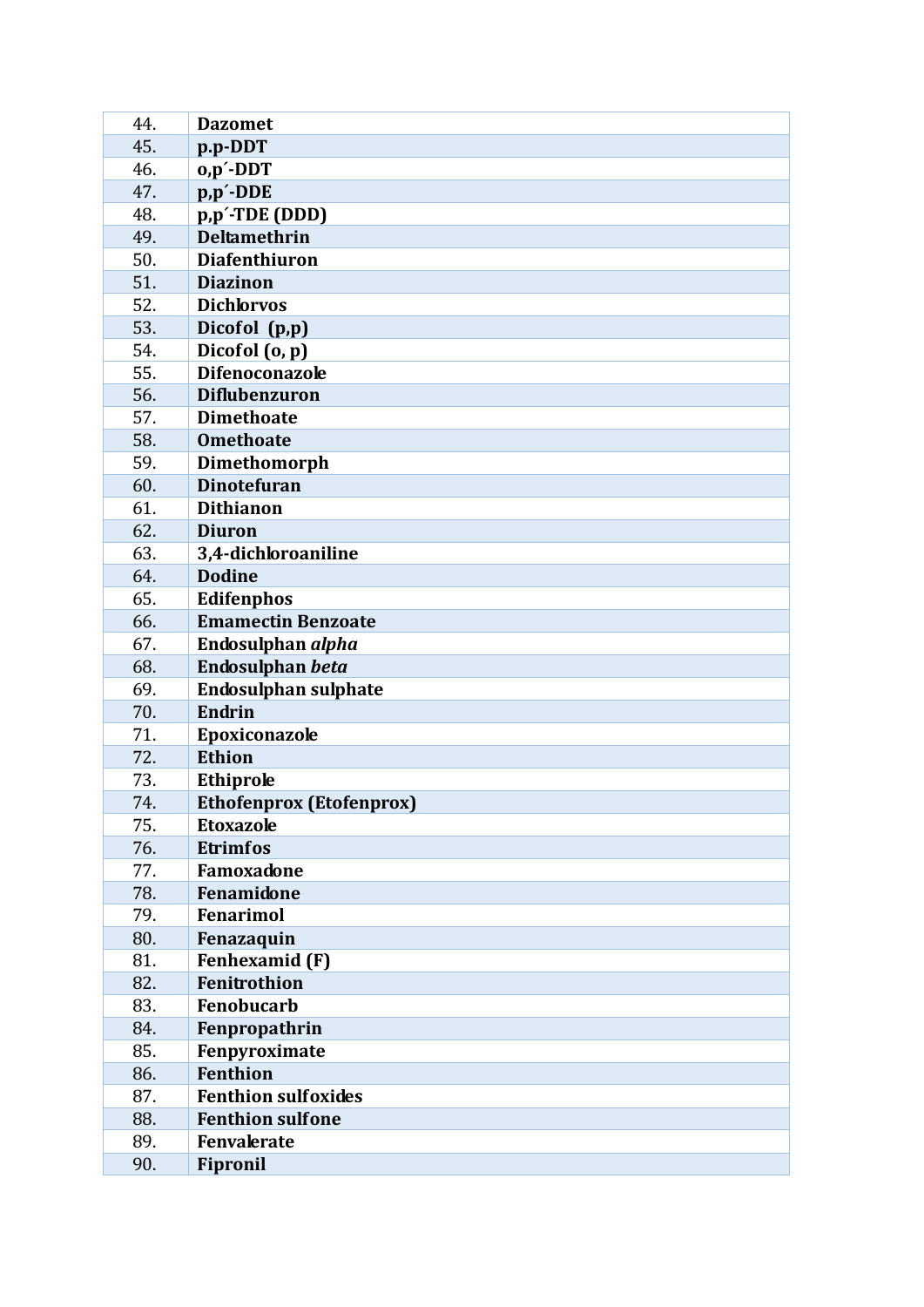| 91.          | <b>Fipronil sulfone (MB46136)</b>          |
|--------------|--------------------------------------------|
| 92.          | <b>Fluazifop-P</b>                         |
| 93.          | <b>Fluazifop-P-butyl</b>                   |
| 94.          | <b>Flubendiamide</b>                       |
| 95.          | <b>Flufenacet</b>                          |
| 96.          | <b>Flufenoxuron</b>                        |
| 97.          | <b>Flufenzine</b>                          |
| 98.          | Fluopicolide                               |
| 99.          | Fluopyram                                  |
| 100.         | <b>Flusilazole</b>                         |
| 101.         | Fluxapyroxad                               |
| 102.         | alfa-HCH                                   |
| 103.         | beta-HCH                                   |
| 104.         | delta-HCH                                  |
| 105.         | Heptachlor                                 |
| 106.         | Heptachlor epoxide                         |
| 107.         | Hexaconazole                               |
| 108.         | Hexythiazox                                |
| 109.         | Imidacloprid                               |
| 110.         | <b>Indoxacarb (sum of R and S isomers)</b> |
| 111.         | <b>Iodosulfuron-methyl</b>                 |
| 112.         | Iprobenphos                                |
| 113.         | Iprodione                                  |
| 114.         | <b>Iprovalicarb</b>                        |
| 115.         | Isoprothiolane                             |
| 116.         | Isoproturon                                |
| 117.         | <b>Kresoxim methyl</b>                     |
| 118.         | Lambda-cyhalothrin                         |
| 119.         | Lindane (gamma-HCH)                        |
| 120.         | Linuron                                    |
| 121.         | Lufenuron                                  |
| 122.         | <b>Malathion</b>                           |
| 123.         | <b>Malaoxon</b>                            |
| 124.         | Mandipropamid                              |
| 125.         | <b>Metalaxyl</b>                           |
| 126.         | Methamidophos                              |
| 127.         | <b>Methomyl</b><br><b>Thiodicarb</b>       |
| 128.         |                                            |
| 129.         | <b>Metolachlor</b>                         |
| 130.         | S-metolachlor                              |
| 131.         | <b>Metrafenone</b>                         |
| 132.         | <b>Metribuzin</b>                          |
| 133.         | <b>Milbemectin</b>                         |
| 134.<br>135. | <b>Monocrotophos</b><br>Myclobutanil       |
| 136.         | <b>Novaluron</b>                           |
| 137.         | <b>Omethoate</b>                           |
|              |                                            |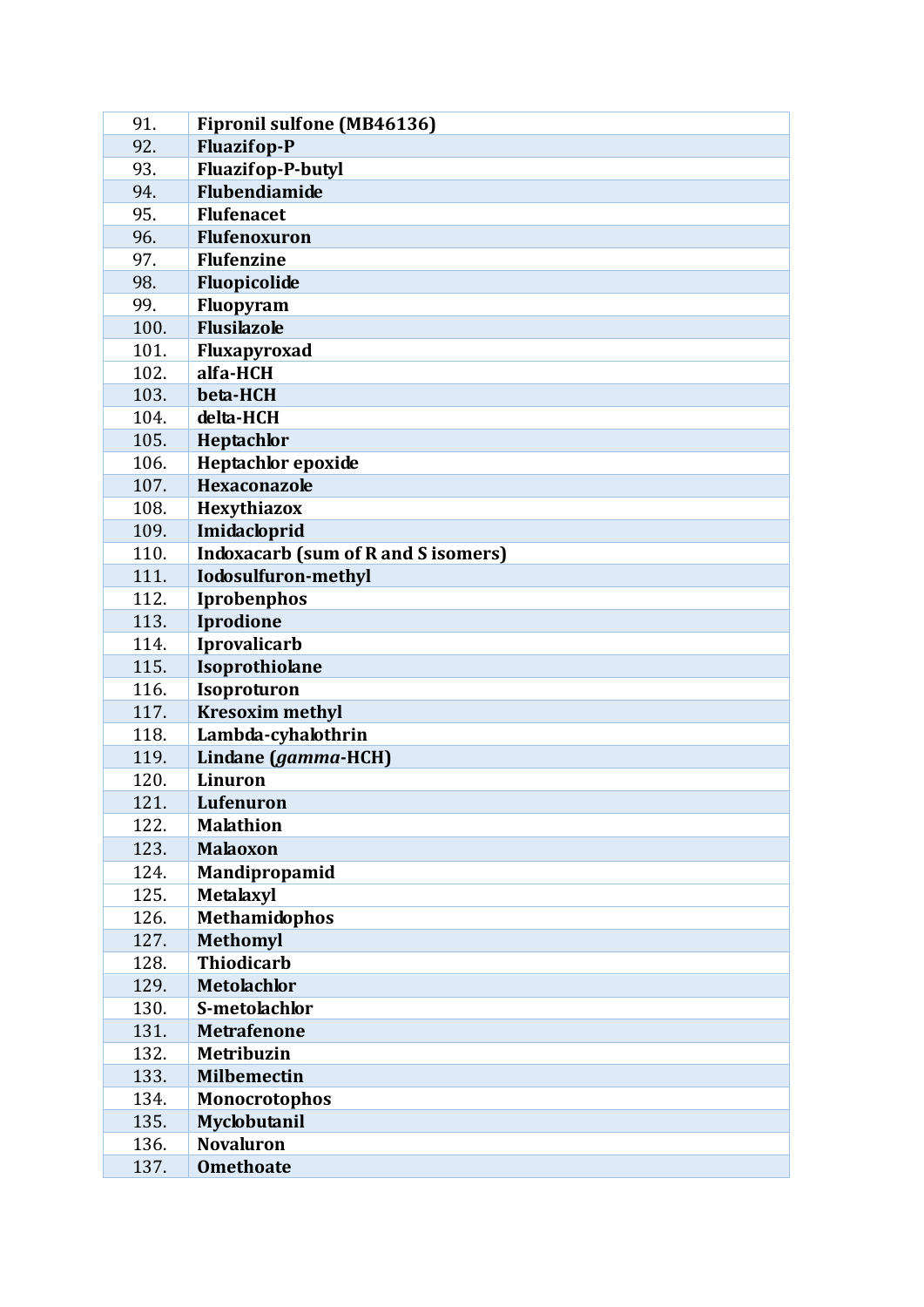| 138. | Oxadiazon                                 |
|------|-------------------------------------------|
| 139. | <b>Oxycarboxin</b>                        |
| 140. | <b>Oxydemeton methyl</b>                  |
| 141. | Demeton-S-methylsulfone                   |
| 142. | <b>Oxyfluorfen</b>                        |
| 143. | Paclobutrazol                             |
| 144. | <b>Parathion methyl</b>                   |
| 145. | <b>Paraoxon methyl</b>                    |
| 146. | <b>Parathion ethyl</b>                    |
| 147. | Penconazole                               |
| 148. | Pencycuron                                |
| 149. | Pendimethalin                             |
| 150. | Permethrin (sum of isomers)               |
| 151. | <b>Phenthoate</b>                         |
| 152. | <b>Phorate</b>                            |
| 153. | <b>Phorate sulfoxide</b>                  |
| 154. | <b>Phorate sulfone</b>                    |
| 155. | <b>Phosalone</b>                          |
| 156. | Phosphamidon                              |
| 157. | Picoxystrobin                             |
| 158. | Pirimiphos-methyl                         |
| 159. | Profenophos                               |
| 160. | Propamocarb                               |
| 161. | Propanil                                  |
| 162. | Propargite                                |
| 163. | Propetamphos                              |
| 164. | Propiconazole                             |
| 165. | Propoxur                                  |
| 166. | Pymetrozine                               |
| 167. | Pyraclostrobin                            |
| 168. | Pyridaben                                 |
| 169. | Pyriproxyfen                              |
| 170. | Quinalphos                                |
| 171. | <b>Simazine</b>                           |
| 172. | Spinetoram                                |
| 173. | Spinosyn A                                |
| 174. | Spinosyn D                                |
| 175. | Spirodiclofen                             |
| 176. | Spiromesifen                              |
| 177. | Spirotetramat (only parent spirotetramat) |
| 178. | Spirotetramat enol                        |
| 179. | tau-Fluvalinate                           |
| 180. | <b>Tebuconazole</b>                       |
| 181. | <b>Temephos</b>                           |
| 182. | <b>Tetraconazole</b>                      |
| 183. | <b>Thiabendazole</b>                      |
| 184. | <b>Thiacloprid</b>                        |